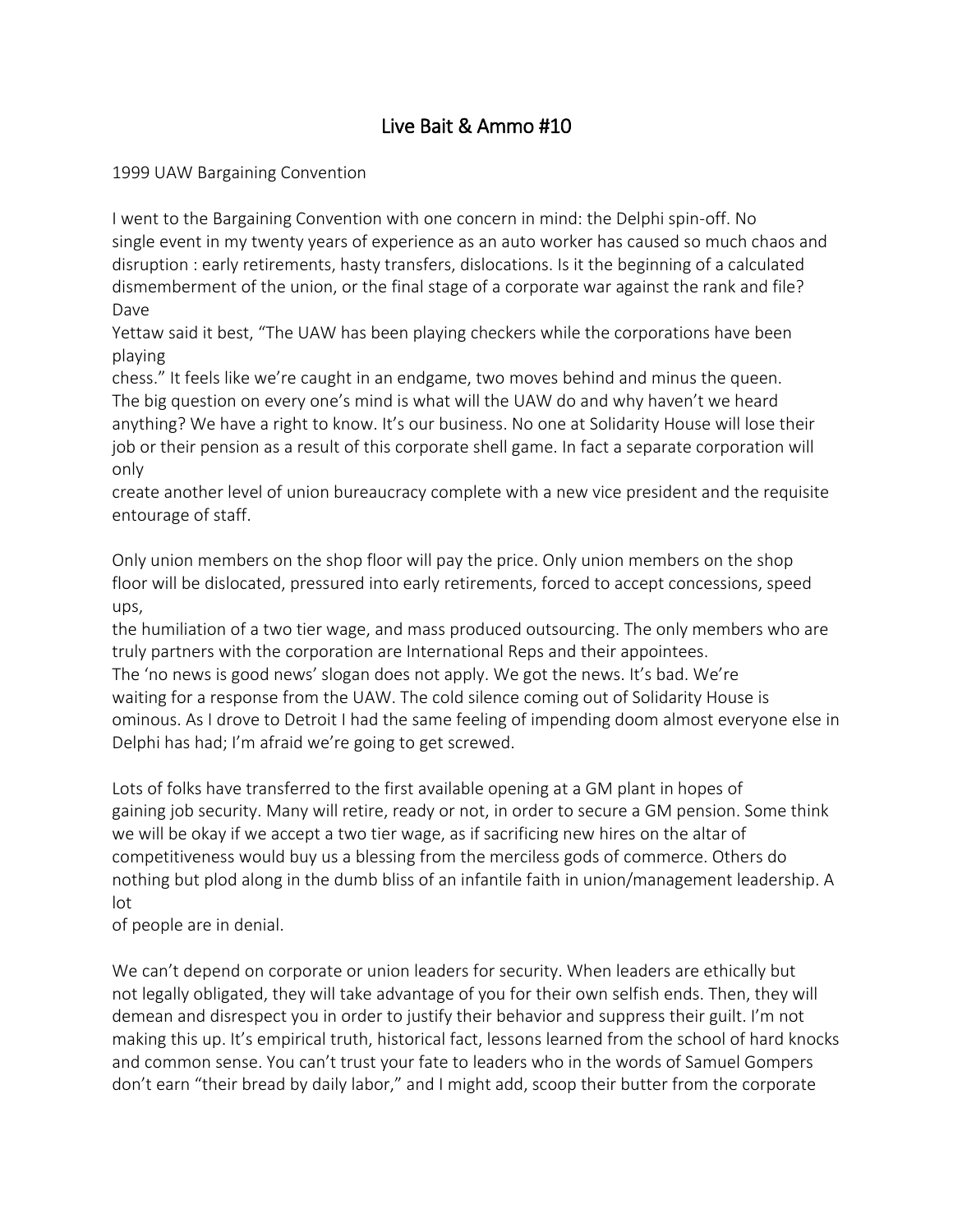trough. Paying someone else to take care of our business is the root of our problem. You can trust

someone to take your money. You can't trust them to take care of your business. We will have to take care of ourselves.

Our only real security is in solidarity. If we let the corporations split us up into ever smaller groups and multiple tiers, one by one they will destroy us. If we are afraid to voice our concerns to

union leaders, we don't deserve the UAW legacy, or the privilege of being a convention delegate. Brothers and Sisters, a transfer will grant you a short reprieve, not a safe passage. If you believe there is job security with GM I have to ask, where the hell have you been for the last twenty years? Stand and fight or you will be running from the bully all your life.

Brothers and Sisters, you can retire now, get out while the gettin's good, I can't blame you, but I have to ask, what's to prevent GM from slashing your benefits and denying COLA on pensions. Oh, that's right. There is no COLA on pensions. There is no guarantee you will ever see another raise. Retirees are dependent on union members they left behind and cannot rely on the

benevolence of the company. That's why the two tier wage is totally unacceptable. As corporations

continue to cut the workforce the burden of retirement will become insupportable. If you retire now

and leave the battle to a union member making half your wages, you can kiss your happy retirement

dreams goodbye.

Brothers and Sisters, if you expect the union to cut some sweetheart deal in the back room whereby you walk away with your pockets full and your hands clean as an attorney's fingernails, you'd better suck yourself up to an International appointment and a joint job paid for by the Center

for Human Resources that tax exempt nonprofit corporation funded by GM whose primary purpose is to mitigate resistance by orchestrating the partnership follies, administering relocation

allowances, facilitating outsourcing decisions, training UAW members for a new career in VCR repair, and directing union members' energies toward competing with other union members rather

than challenging the real enemy of working families, Corporate America.

Know in advance there aren't enough joint jobs to go around for everyone. You have to be special. About 30% of our International staff are special enough to have their salaries paid for out of joint funds and you can bet your union dues they know who butters their bread and pays allotments and expenses and trips to Vegas.

Joint funds are used to buy labor peace as when striking union members in Flint last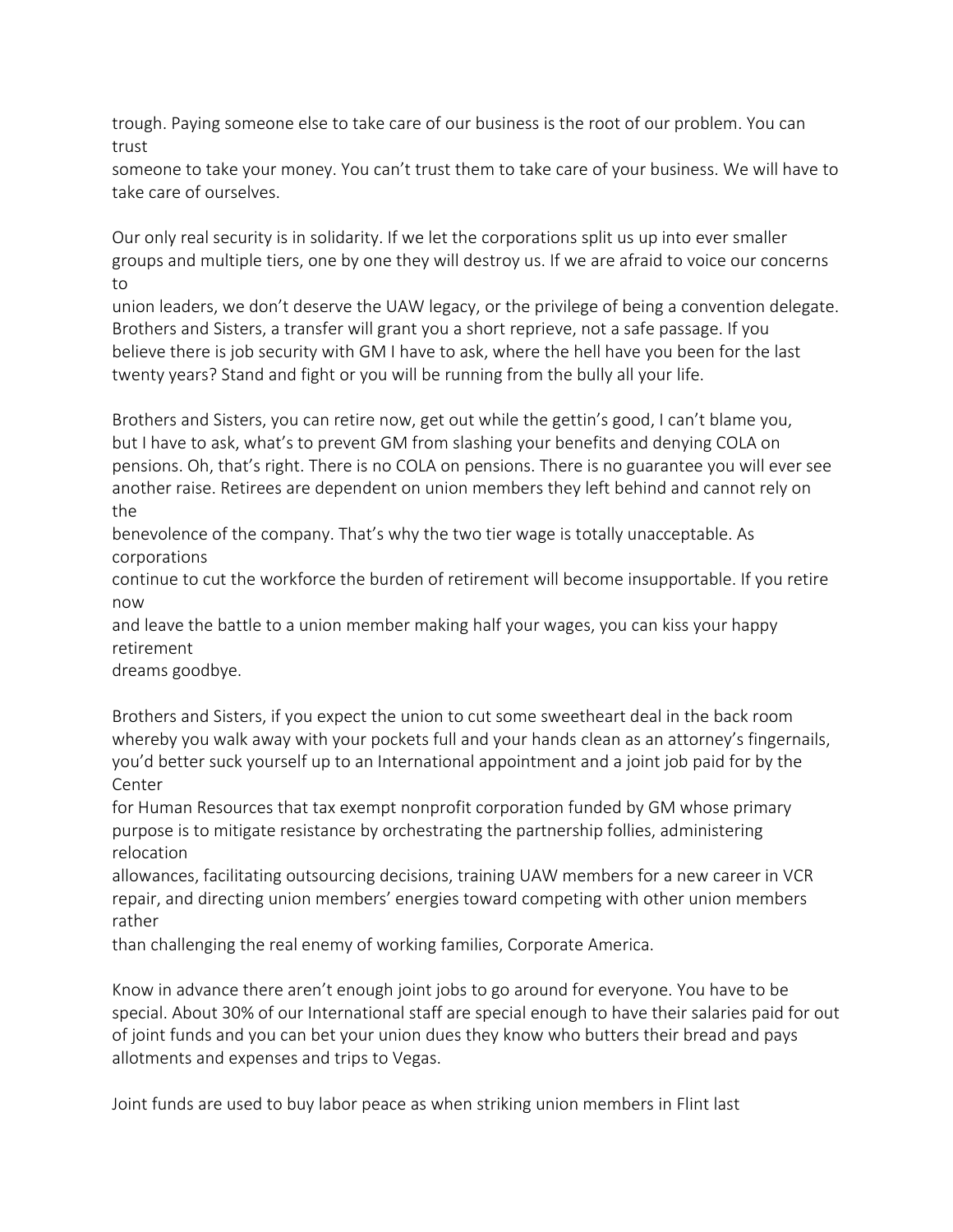summer were reimbursed vacation pay from joint funds. How is it that a tax exempt, non profit corporation set up for training purposes pays production workers compensation for wages and negotiated benefits? Ask the legal scallywags, but don't worry, it's only a coincidence that the initiation of jointly funded cooperation programs coincided with the downsizing of the UAW while

according to the Bureau of Labor Statistics the actual number of auto jobs in America increased. It's only a coincidence the International staff wasn't downsized along with the rest of us. It's only a coincidence that the UAW Constitution has no oversight provisions for the use and administration

of joint funds. It's only a coincidence that joint funds are as tax free as the redistribution of GM's Delphi stock.

The only real security is with the true union, the collective will of the people. If we don't hold our leaders feet to the fire and win a contract that is good for ALL of us, there will be no security for any ONE of us. We can't cut deals that protect some at the expense of others. Without

solidarity, job security is nothing but a moving target.

As I drove to Detroit I felt angry. Angry at the silence of the International UAW. Angry at the lack of action and direction. Angry about capitulation and concession. Angry because the International UAW seems so remote and unresponsive. Angry at the secrecy. Secrecy fosters distrust and cynicism. Secrecy implies slickness and deceit. Secrecy is shady. Secrecy is the enemy of truth, justice, and democracy.

I am angry, and I am sick and tired of hearing Yokich proclaim "the UAW is a social movement" while he binds us with jointness agreements to anti-social, anti-union, anti-family competitive agendas. My Local Union is being torn apart by the Delphi spin-off and no one in Solidarity House seems to care.

#### DAY ONE: Text and Sub Text

Yokich opened the Convention by saying, " If we don't address things that face us honestly and up front, we have a real problem." (I've been taking notes long enough to know that

remark will come back to haunt him.) Then he claimed he had no prior knowledge of the Delphi spin off. (Where's he been? On the shop floor we've been talking about it for years.) "And that's what pisses me off about GM", he said. (Yokich doesn't tell us anything and that's what pisses us off about him.) Yokich revealed that when GM decided to sell off American Axle they came to the International before hand (Were you folks at American Axle informed of that?) and together they "worked out a pattern agreement." (No mention of lost pension credits and dislocated families.) He took a firm stance against modular assembly, he said it was "another word for outsourcing". ( He hadn't addressed the modular issue until Suman Bohm confronted him at a sub-council and Dave Yettaw published an article in the Flint Journal about the damaging consequences to working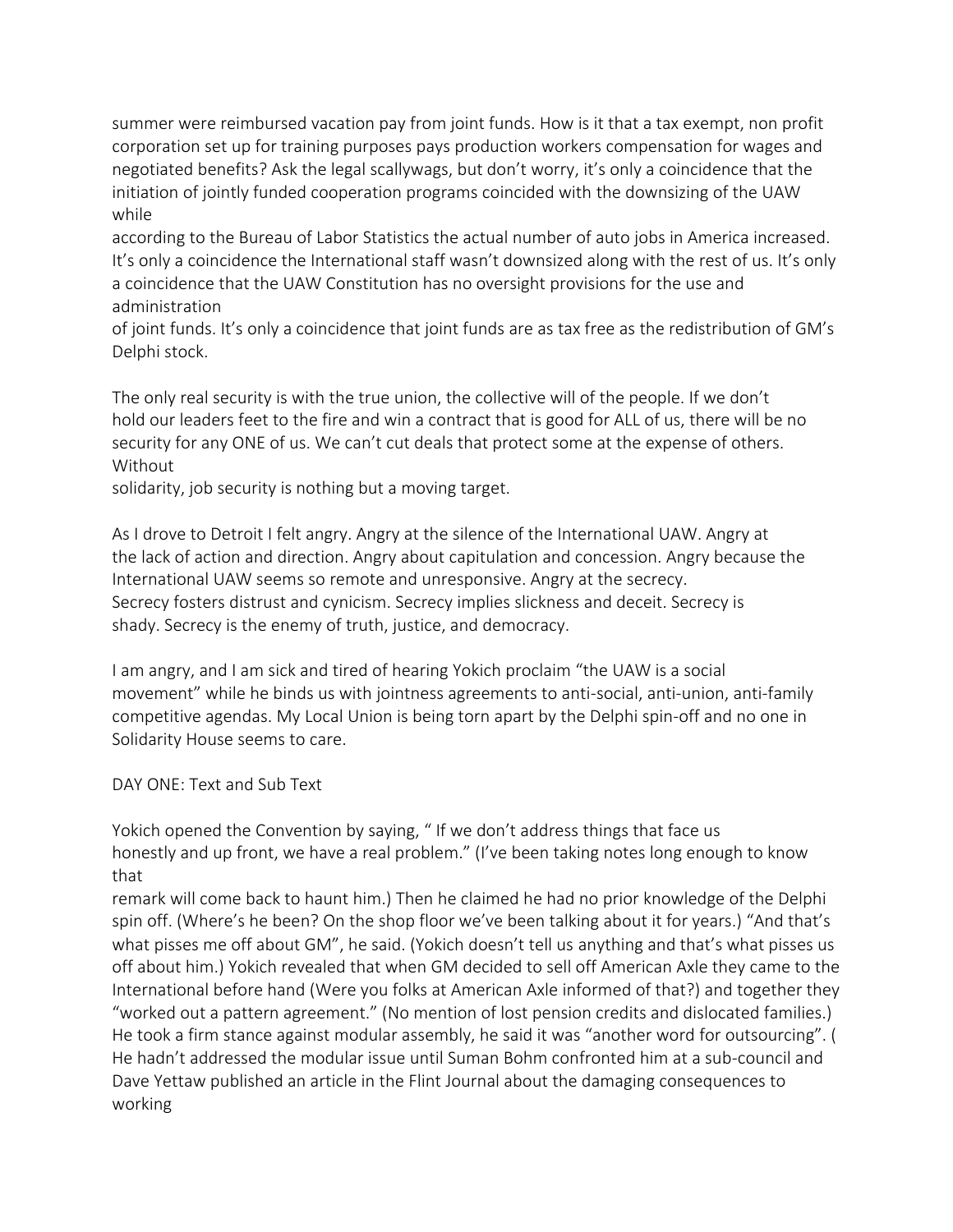families and our communities. Up to that point Yokich had remained silent. Rick Haglund of the Grand Rapids Press reiterated what most auto analysts have said. "Union silence is considered by management to be a positive sign." I believe it went further than tacit approval. Lordstown and Lansing had already entered negotiations on modular and begun whipsawing. Does anyone believe

that Yokich and Shoemaker were unaware of those negotiations?) He said we needed to make outsourcing a "strikeable issue". (Delphi is the largest maker of modular automotive systems in the world and the spin-off is the most massive outsourcing plan in history. So when do we strike?)

He said we needed to find ways to restrict overtime. (I hope that doesn't mean more money for joint funds.) He claimed " A forty hour restriction would create 86,000 jobs in motor vehicle assembly alone." (So let's quit stroking the Trojan Horse they call profit sharing and bring back PPH days and the campaign for a shorter work week.) He railed against the corporations for moving jobs overseas, but still no mention of Delphi which has moved more jobs to Mexico than Ford and Chrysler combined.

### The Delegates Speak Out

There were about 2000 delegates, plus guests, and an army of International Reps jammed into Cobo Hall. Microphones were spaced throughout the hall for delegates to address the assembly. While International Reps speaking from the podium were always clearly audible above the din of the crowd, speakers from the floor were very difficult to hear. I couldn't catch everyone's

name or Local Union. Many of the delegates called on to speak were merely lap dogs for the Cooperative Caucus. I won't repulse you with alliterations of their lapping sounds.

It was a welcome relief when Suman Bohm approached the mic. Suman is the Bargaining Chair at the Boxwood Assembly plant in Delaware and a co-chair of New Directions. She's an old soul whose fiery spirit and sheer courage sharpen conviction like oil and stone. She spoke out against outsourcing. She demanded the International "put the brakes on Modular Assembly". She said, it "would kill us" and was really nothing more than a "union busting" scheme. She denounced GM for closing Buick City and sending the work to China where "they can't drive big cars" because the streets are too small. "Production in China is designated for export to America."

The next speaker who caught my attention was Wendy Thompson from American Axle. I remembered her from the Constitutional Convention. She's one of the best and most natural orators

I've heard. She said that American Axle provides "the model for the Parts Industry because we have a pattern agreement with the Big Three." She insisted that pattern agreements should be the

goal for all parts plants, or "Delphi, or any other spinoffs, or modular suppliers." She emphasized the need to get members involved in organizing and noted "three American Axle plants that are non-union." That's three weak links in the chain and those plants should receive "top priority".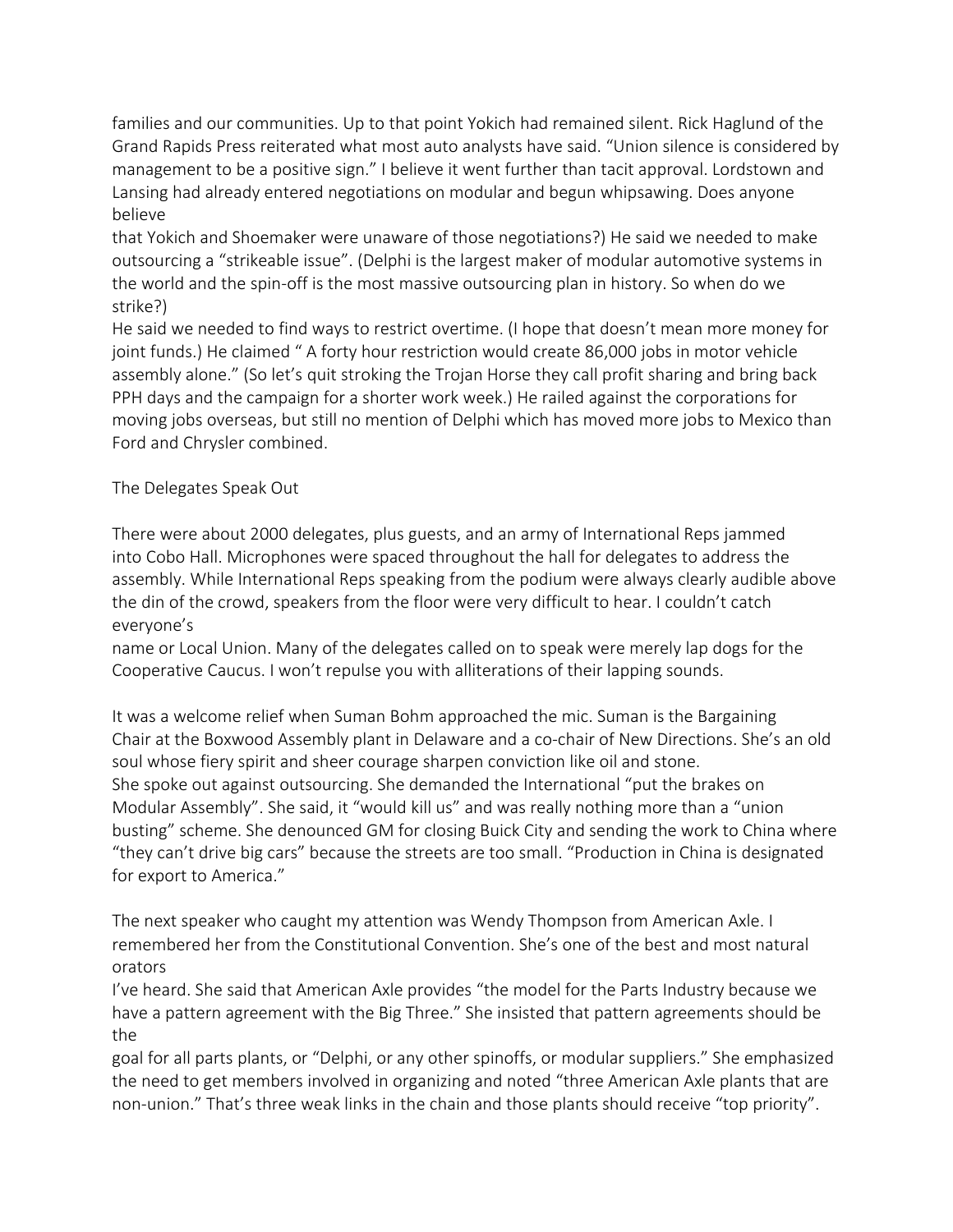Mark Paine from an engine plant in Cleveland said that "Despite overall job growth union jobs are disappearing." He denounced whipsawing, (the practice of Locals competing with other Locals to make concessions. It's a scabby practice.) He said his Local jumped through all the hoops, "embraced the Modern Operating Agreement, and every other program they came up with"

and now they're "scheduled to be phased out." It was a familiar refrain. I heard it over and over at

the Convention: the Cooperative Caucus strategy is a failure. We aren't partners, we're victims. We've been conned into turning tricks for promises while corporate executives laugh at our antics.

Freddie Willibanks from Local 599 in Flint described the devastating impact the closing of Buick City had on Flint. He denounced GM for their callous disregard of employees and communities. I like Freddie Willibanks. I don't know how he does it but without uttering a single preachy word he reminds all of us that the struggle for justice, equality, and truth is a spiritual business. I guess he just lives the word.

Several delegates spoke out against the Ford/Visteon spin-off and it hadn't even happened yet. They weren't waiting for the International to take care of them. I was envious of their preparedness, but I also took heart. I figured I could count on them for support when my turn came.

### We Can Stop the Spin Off

When Dave Yettaw took the floor you could feel the hair stand up on Yokich's neck. Steve was bristling before Dave even opened his mouth. I have the impression Brother Yokich doesn't like anyone who treats him like an equal and fails to tremble before his authority. Dave Yettaw who

came out of retirement to head up the delegation from Flint Local 599 is a fearless challenger. Unlike Yokich he doesn't resort to angry outbursts and profanity to make his point. He's calm, polite, matter of fact, and direct. Yokich clearly felt threatened by Yettaw. Throughout the Convention Yokich attacked Yettaw personally but left his challenges unanswered. Yokich in my estimation was too intimidated to debate the issues on their merits. Instead he resorted to verbal

harassment, intimidation, and orders to "Cut the mic!" I was embarrassed for our president. He didn't conduct himself like a gentleman or a professional. You may not agree with Dave Yettaw but

you have to respect (or as in the case of Yokich, fear) his intelligence, perseverance, and willingness

to stand up for what he believes in. That's a lot more than you can say for most of the tail wagging

wet nose lap dogs that pass for convention delegates.

Yettaw calmly asked that GM be made to "live up to the 95% job security agreement that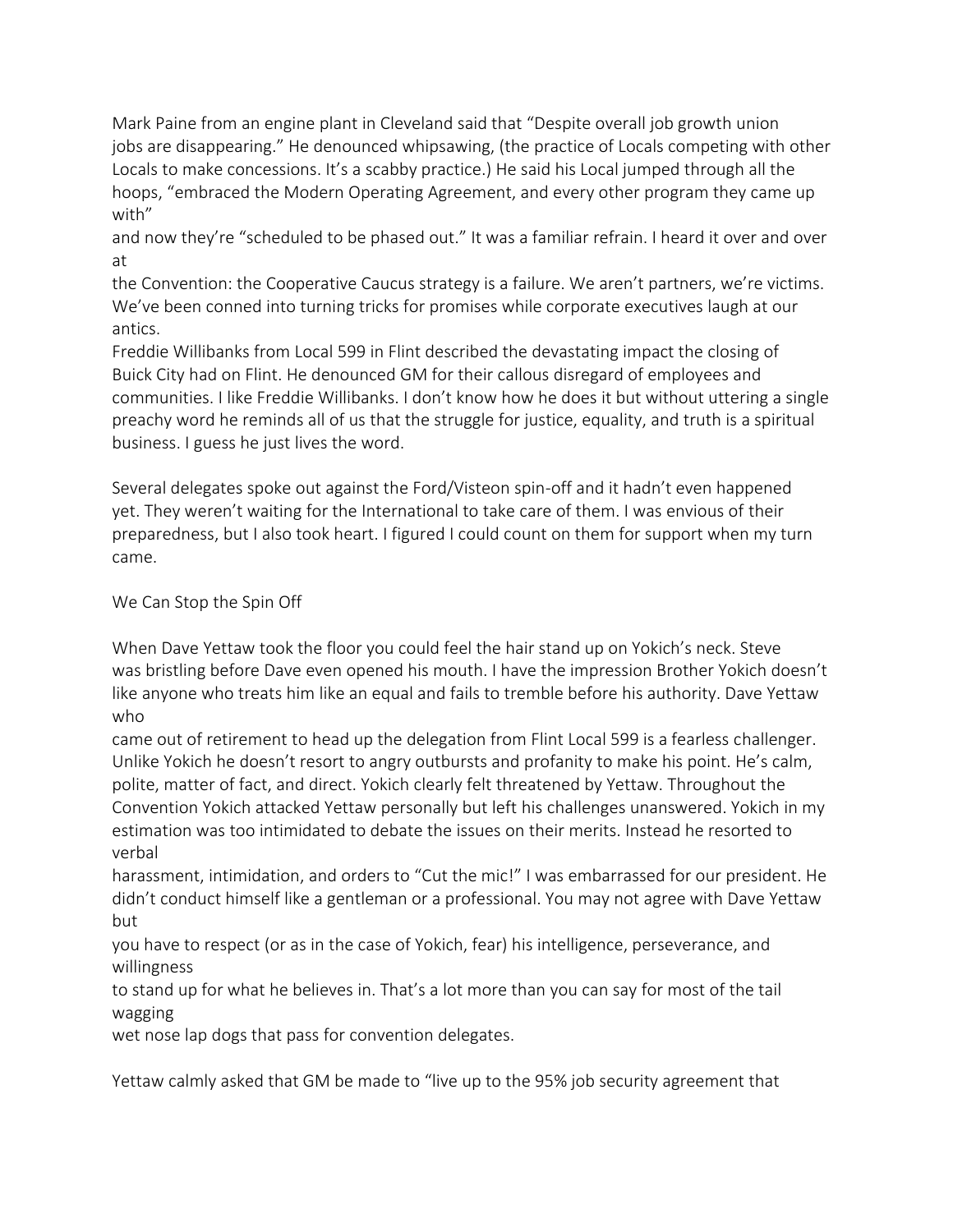was negotiated three years ago." He warned that Modular Assembly would be devastating to all of

us and would result in "outsourcing on a scale we've never seen before." He advocated for the Temp Workers that are pervading the industry. He said, "This union stopped Ioccoca from spinning off Accustar and we can stop Delphi and Visteon from being spun off too."

## A Raw Nerve

A delegate from Local 1866 said, "My members are living the fears of the unknown everyday as Delphi is spun off from GM. Brothers and Sisters are leaving at an alarming rate through retirement and transfers, causing family hardships. Delphi counts on bargaining a contract

that calls for lower wages and benefits including a two tier wage and benefit package. Management

says the spin-off will be good for everyone, I don't believe it will be good for the UAW. It will divide the parts sector from the assembly sector. Thus reducing our bargaining leverage. I support

Steve Yokich when he said that GM must retain majority interest in Delphi. We must stop the trend

of spinoffs and sales. I urge the UAW to take a hard line against GM and Delphi and all the other spinoffs and sales."

I liked what I was hearing. I sensed a raw nerve in the crowd. They'd been pushed around too long. They were anxious about outsourcing and modular and downsizing. The folks from Ford's parts division, Visteon, were carrying STOP the SPIN-OFF picket signs. The atmosphere was ripe for a campaign to stop the Delphi spin-off.

Willy Hubbard, president of Local 550, stepped to the mic. He sounded like a howling wind from Chicago they call "The Wolf". The UAW has negotiated positions to "give us a voice in quality, health and safety, and benefit decisions. One of the things that disturbs me the most," (It was eerie. Cobo Hall was quiet as a church when he spoke.) "is that some of these appointees think

they are CEO's of the Union. We have to return the respect to the floor and remind them they are

union reps not CEO's. These programs were designed to give members an equal voice. The only way we can make sure we live the life as well as work the life of union is by voting for appointees."

His speech hit the floor like a cluster bomb. A number of appointees had to be evacuated on stretchers. But they had only fainted.

"Next"

I'd never spoken at a convention before, or to such a large crowd. It's scary, but I had to take a chance. I thought, I'll keep it short and to the point. I waved my Local 2151 sign in the air.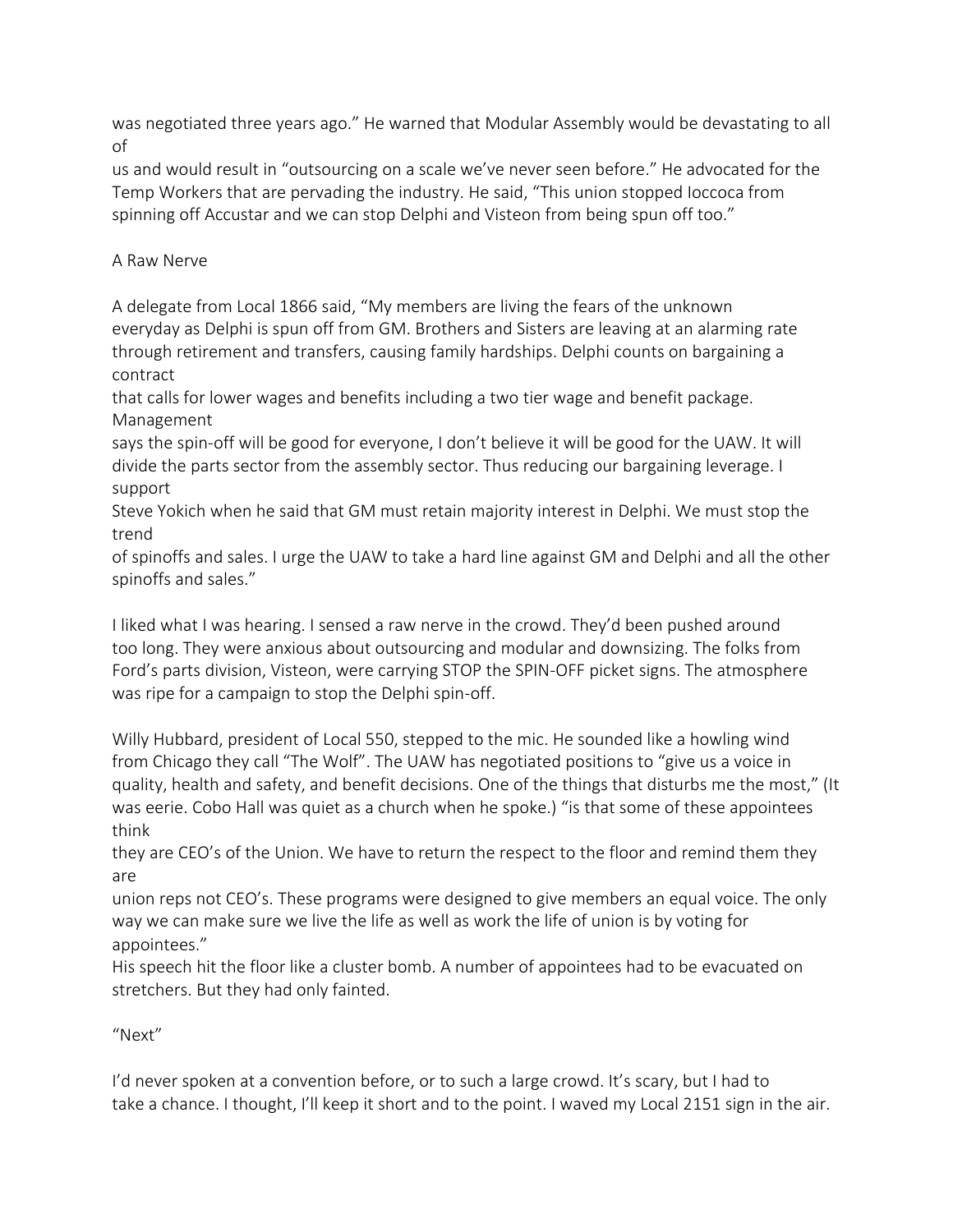Yokich called on me.

When you step to the mic your image is projected onto two giant video screens. I looked like the fifty foot man. I felt like stomping down to the Renaissance Center and kicking some corporate butt. Instead I made a short impromptu speech.

"Brother Yokich, you compared American Axle to the Delphi spin-off. But there is a difference. American Axle was sold. Delphi will be owned and controlled by the exact same group

of people. It's a paper shuffle not a real transfer of resources. Workers at Delphi see the spin-off proceeding full speed ahead but we do not see or hear the opposition of the UAW. The UAW's silence and lack of visible resistance to the spin-off is perceived as consent. As a result many workers are being scared into early retirement or hasty transfers that destabilize families and disrupt

communities. If the spin-off of Delphi is successful, other spinoffs will follow and an undertow of competitive forces will shatter our solidarity and shred the principle of pattern bargaining. STOP THE DELPHI SPIN-OFF IN ITS TRACKS"

Brother Yokich said, "Next."

Job Loss and Job Degradation

A brother from Local 1216 in Sandusky, Ohio said that Ford/Visteon workers "feel the threat of job loss and job degradation. We must find a way to link all Independent Parts Suppliers to assembly agreements that will prevent whipsawing. Our members are prepared to do whatever is

necessary to protect our jobs."

Then Suman Bohm got the floor again. She said, "We are losing tens of thousands of jobs to outsourcing because outsourcing language in our National Agreement is too weak. The language

is so full of pro company loopholes that the company could be brain dead and still get away with taking our jobs. In the '99 contract we must make outsourcing a strikeable issue on the local level.

We have to get away from two tier wages and make sure all new hires are brought up to par after 90

days, not three years. We have to help our brothers and sisters in the parts sector." She explained

that union density has fallen from 75% to 15% in the parts sector. "This is ridiculous. We have to help them get what they deserve which is wages and benefits equal to our own." Suman Bohm doesn't pull any punches.

Another brother pointed out that the wage gap between parts and assembly workers used to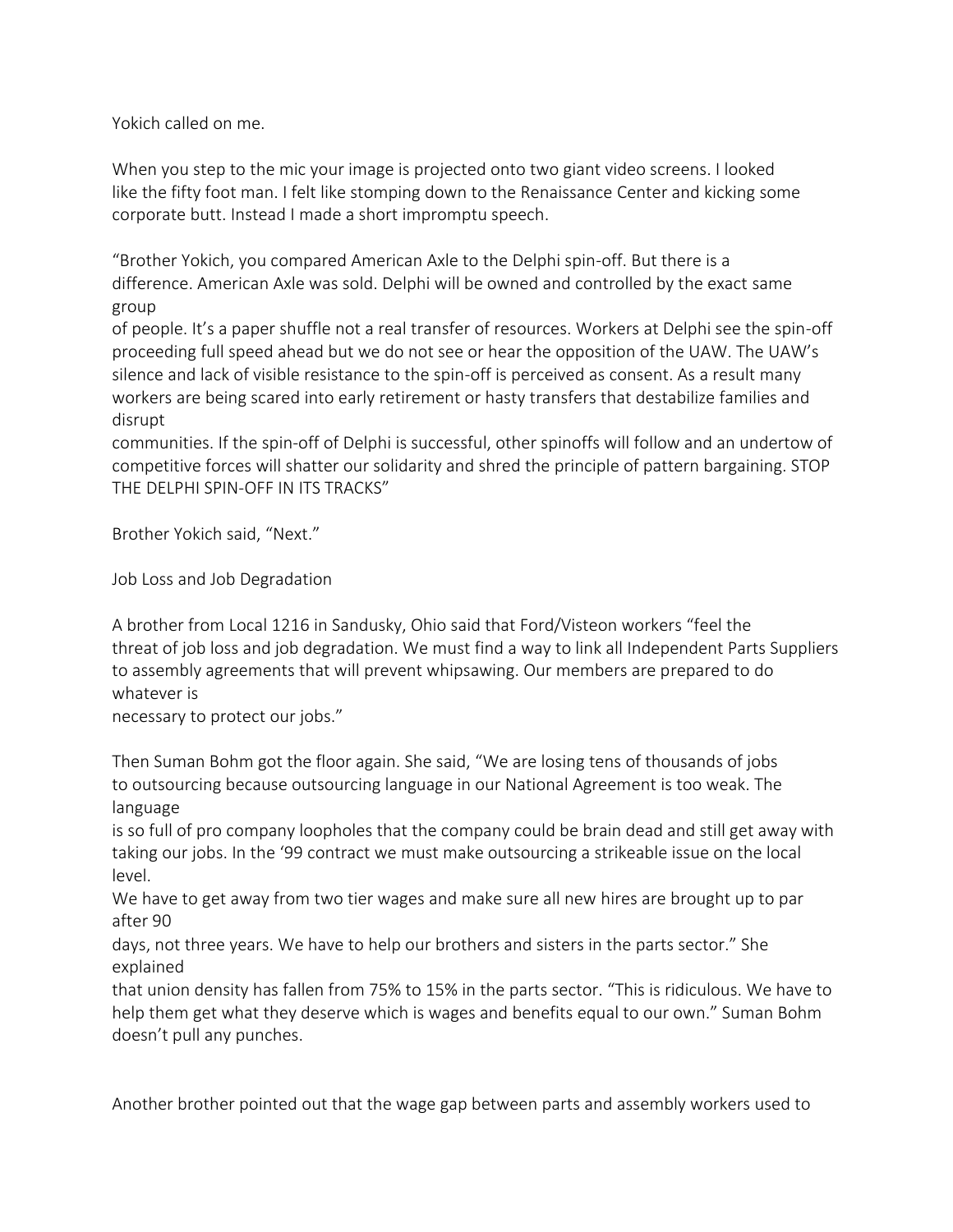average about seventy cents. Now the gap is over seven dollars.

Edward Mosley, a big, Big man from Local 34, an SPO in Atlanta, said his local was the home of the original sit down strike in 1936. "We are closing. Only half of our jobs are moving. The governor offered GM incentives to keep us, but GM said it's not about money. So this is about

us. Wherever we go we're going to be union. We're not going to go down without a fight. We sat down in '36 and we'll sit down in '99." I didn't know it then but two days later I would shake Brother Mosely's hand and thank him for his support.

The Rocker Delivers

Steve "the Rocker" Derickson who writes "The Rocker" the best, most prolific and consistent independent union news letter in the country scored a point with all the assembly workers when he pointed out that productivity "has risen astronomically but we are working under

relief standards set in the 60's. We need relief standards commensurate with productivity gains." Derickson's idea would create jobs, but it doesn't fit with the competitive clause in the joint agreement. That's the catch. The Cooperative Caucus has tied our cart to the donkey instead of the

horse.

A brother from a Delphi plant in Athens, Alabama was so angry about the spin-off he could hardly spit the words out. I don't think he could find words vile enough to express his feelings. But the way he pronounced "Delphi" conveyed enough disgust to choke a crocodile. We got the message and we applauded.

#### Double Barrel

Marty Stuetzer and Kirk Comstock from Local 594, GM Truck and Bus in Pontiac, got up back to back like Colovito and Cash and laid out a story of downsizing "from 14,000 to 5,800" that sent a chill like a warning shot through the audience. Appendix L doesn't stop outsourcing, it's

a legal maneuver to break up resistance. We'll never get the lowest bid. We don't want the lowest

bid. To hell with Appendix L. Fight or get raped.

A brother from Local 1250, an Independent Parts Supplier, said we should stop talking outsourcing and start talking insourcing. "While members are losing jobs others are working more

hours just to make ends meet." He gave stats on declining wages and union density in the parts industry that sounded like a report from a third world country. The parts industry is a third world country right in our midst. "If it takes a strike to stop the downward trend, so be it."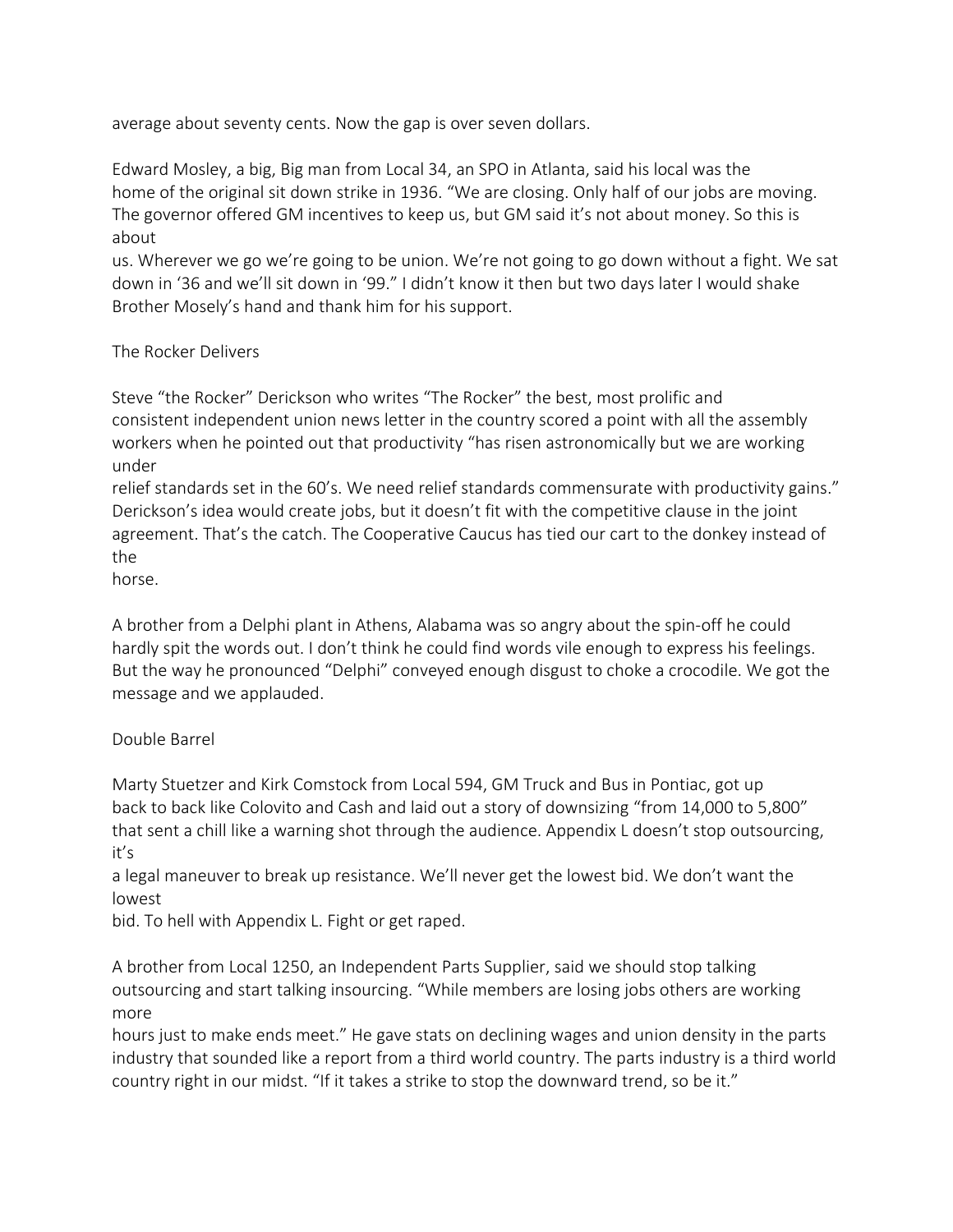Trust Betrayed

Dean Braid from Local 599 was one of the last speakers of the day. Dean has worked 20 years at Buick Engineering. Ward's Automotive Magazine has awarded Buick the best engine in its

class for the last five years. J.D. Powers recognized Buick City as the best quality assembly plant in

the world. Nonetheless, GM is closing it and moving production to China.

In the engineering section where Dean is employed the work will be moved to the Milford Proving Grounds just 35 miles from Flint. But 96 transfers will not be accepted there because salary does the work at Milford. Instead they will accept transfers at Detroit Diesel in Romulus which is 85 miles from Flint and where none of their work went. Dean claims that salary also does

the work at Detroit Diesel. The corporation is playing games with peoples lives. He concluded his remarks by saying, "We know we cannot trust GM and jointness doesn't work without trust. I believe we need to follow the lead of the Canadian Auto Workers and create what they call "a culture of struggle". I believe we need to disengage from the UAW culture of cooperation that has

failed to save jobs."

We adjourned for the day.

After Hours

The Cooperative Caucus wines, dines, and dances the delegates every night. I imagine it's hard to remember where you came from when you're gazing down at Detroit from the top floor of

a swank hotel with a free drink in your hand. Karl Marx said religion was the opium of the masses.

I always thought religion was rather hard. I wonder what Marx would have thought of the Cooperative Caucus. Free food, drinks, and a chance for an appointment in Solidarity Heaven beats

the hell out of religion for mind numbingness. I didn't go.

Instead I drifted down to the back room of an old bar on Fort St. where New Directions, Independents, and other assorted dissidents gathered. I liked it. It was humble. It was real. I've always been attracted to people with bad attitudes and passionate convictions. I felt right at home.

Robert Bohm from the National Writers Union fought me for the last word. He might have won. It's hard to call the winner in a brawl like that. But either way I sharpened my wits and went back to

my room determined to come out fighting tomorrow. to be continued....